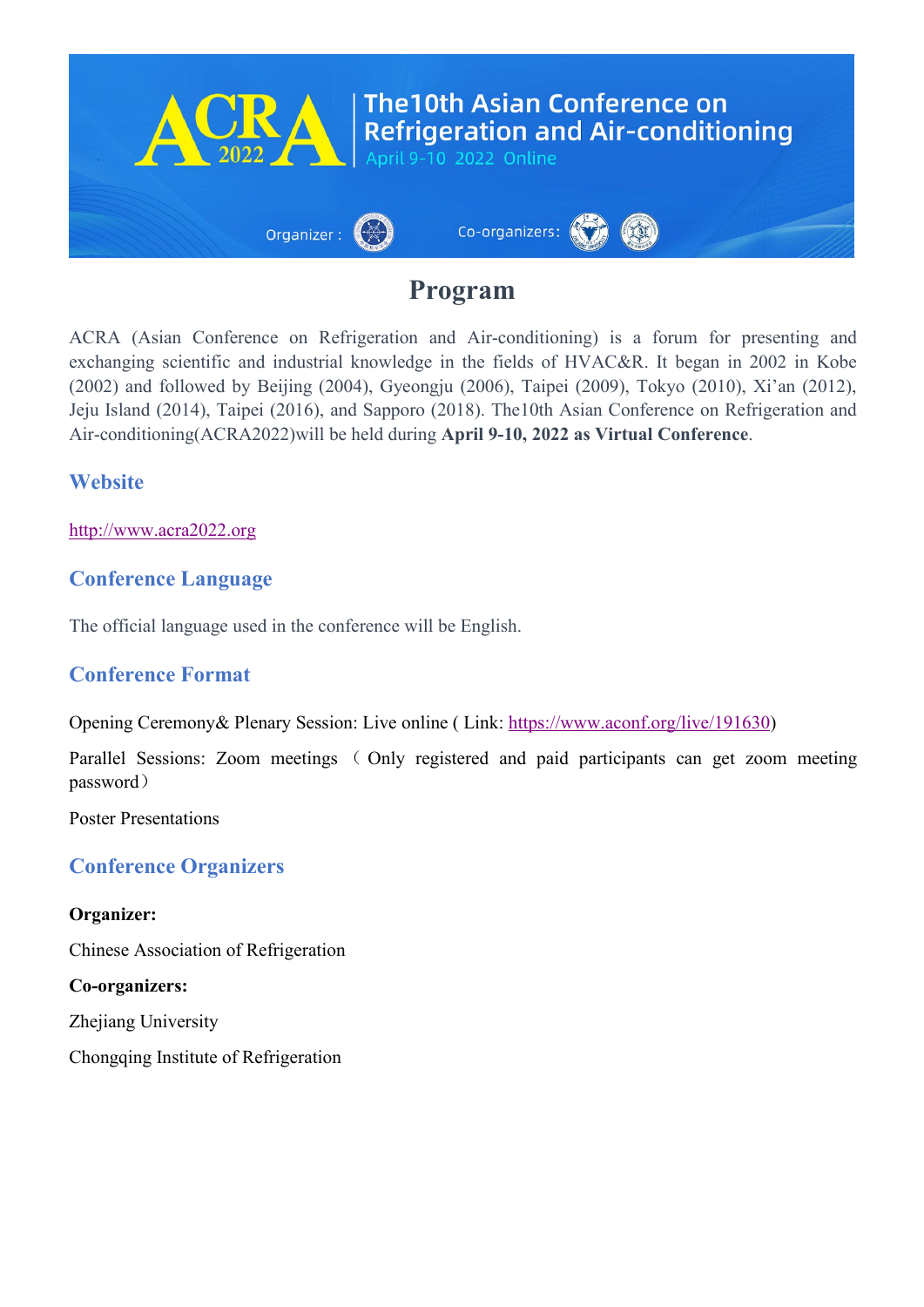# **Program at a glance**

|                     | <b>April 9, Saturday</b>                                                                                  |                             |  |  |  |
|---------------------|-----------------------------------------------------------------------------------------------------------|-----------------------------|--|--|--|
| <b>Beijing Time</b> | <b>Activity</b>                                                                                           |                             |  |  |  |
| 09:00-09:20         | <b>Opening Ceremony</b>                                                                                   |                             |  |  |  |
|                     | Chair: Prof. Guangming Chen, Conference Chair of ACRA 2022, Zhejiang University                           |                             |  |  |  |
| $09:20 - 11:20$     | <b>Plenary Session</b>                                                                                    |                             |  |  |  |
|                     | Chair: Prof. Ruzhu Wang, Shanghai Jiao Tong University                                                    |                             |  |  |  |
|                     | <b>Plenary Lecture 1</b>                                                                                  |                             |  |  |  |
| 09:20-09:50         | Core technologies for performance enhancement of absorption systems and the next                          |                             |  |  |  |
|                     | generation applications                                                                                   |                             |  |  |  |
|                     | Prof. Yong Tae Kang, Korea University                                                                     |                             |  |  |  |
|                     | <b>Plenary Lecture 2</b>                                                                                  |                             |  |  |  |
| 09:50-10:20         | Novel Open Absorption Heat Pump Technologies for the Utilization of Low Grade                             |                             |  |  |  |
|                     | <b>Energy and Latent Heat Recovery</b>                                                                    |                             |  |  |  |
|                     | Prof. Xiangguo Xu, Zhejiang University                                                                    |                             |  |  |  |
|                     | <b>Plenary Lecture 3</b>                                                                                  |                             |  |  |  |
| 10:20-10:50         | Current status on the development of fundamental equations of state for low GWP                           |                             |  |  |  |
|                     | refrigerants                                                                                              |                             |  |  |  |
| $10:50 - 11:20$     | Prof. Ryo AKASAKA, Kyushu Sangyo University                                                               |                             |  |  |  |
|                     | <b>Plenary Lecture 4</b><br>Investigation on the Characteristic of a High Speed Centrifugal Refrigeration |                             |  |  |  |
|                     | Compressor adopting Different Refrigerants via CFD Simulation                                             |                             |  |  |  |
|                     | Prof. Yean-Der Kuan, National Chin-Yi University of Technology                                            |                             |  |  |  |
|                     | <b>Parallel Sessions</b>                                                                                  |                             |  |  |  |
| <b>Beijing Time</b> | <b>Sessions</b>                                                                                           | Room/Zoom ID                |  |  |  |
|                     | Refrigerants (1)                                                                                          |                             |  |  |  |
| 13:30-15:30         | Chair: Prof. Zhao Yang, Tianjin University                                                                | Room A                      |  |  |  |
|                     | Refrigerants (2)                                                                                          | ID: 965 2747 7648           |  |  |  |
| 15:40-17:40         | Chair: Prof. Xinrong Zhang, Peking University                                                             | Password: 712655            |  |  |  |
|                     | Thermal/Fluid Science (1)                                                                                 |                             |  |  |  |
| 13:30-15:30         | Chair: Prof. Minsung Kim, Chung-Ang University                                                            | Room B                      |  |  |  |
|                     | Thermal/Fluid Science (2)                                                                                 | ID: 926 2319 8088           |  |  |  |
| 15:40-17:40         | Chair: Prof. Yew Khoy Chuah, National Taipei University of                                                | Password: 990387            |  |  |  |
|                     | Technology                                                                                                |                             |  |  |  |
|                     | Heat exchanger technologies (1)                                                                           |                             |  |  |  |
| 13:30-15:30         | Chair: Prof. Norihiro Inoue, Tokyo University of Marine Science                                           | Room C                      |  |  |  |
|                     | and Technology                                                                                            | ID: 929 6347 8185           |  |  |  |
|                     | Heat exchanger technologies (2)                                                                           | Password: 294281            |  |  |  |
| 15:40-17:40         | Chair: Prof. Guoliang Ding, Shanghai Jiao Tong University                                                 |                             |  |  |  |
|                     | Renewable energy application (1)                                                                          |                             |  |  |  |
| 13:30-15:30         | Chair: Prof. Xuejun Zhang, Zhejiang University                                                            | Room D<br>ID: 957 6634 4405 |  |  |  |
|                     | Renewable energy application (2)                                                                          | Password: 572934            |  |  |  |
| $15:40-17:40$       | Chair: Prof. Xuejun Zhang, Zhejiang University                                                            |                             |  |  |  |
|                     | Chiller and heat pump (1)                                                                                 |                             |  |  |  |
| 13:30-15:30         | Chair: Prof. Liang-Han Chien, National Taipei University of                                               | Room E                      |  |  |  |
|                     | Technology                                                                                                | ID: 961 3342 1136           |  |  |  |
| 15:40-17:40         | Chiller and heat pump (2)                                                                                 | Password: 737311            |  |  |  |
|                     | Chair: Prof. Jianlin Yu, Xi'an Jiaotong University                                                        |                             |  |  |  |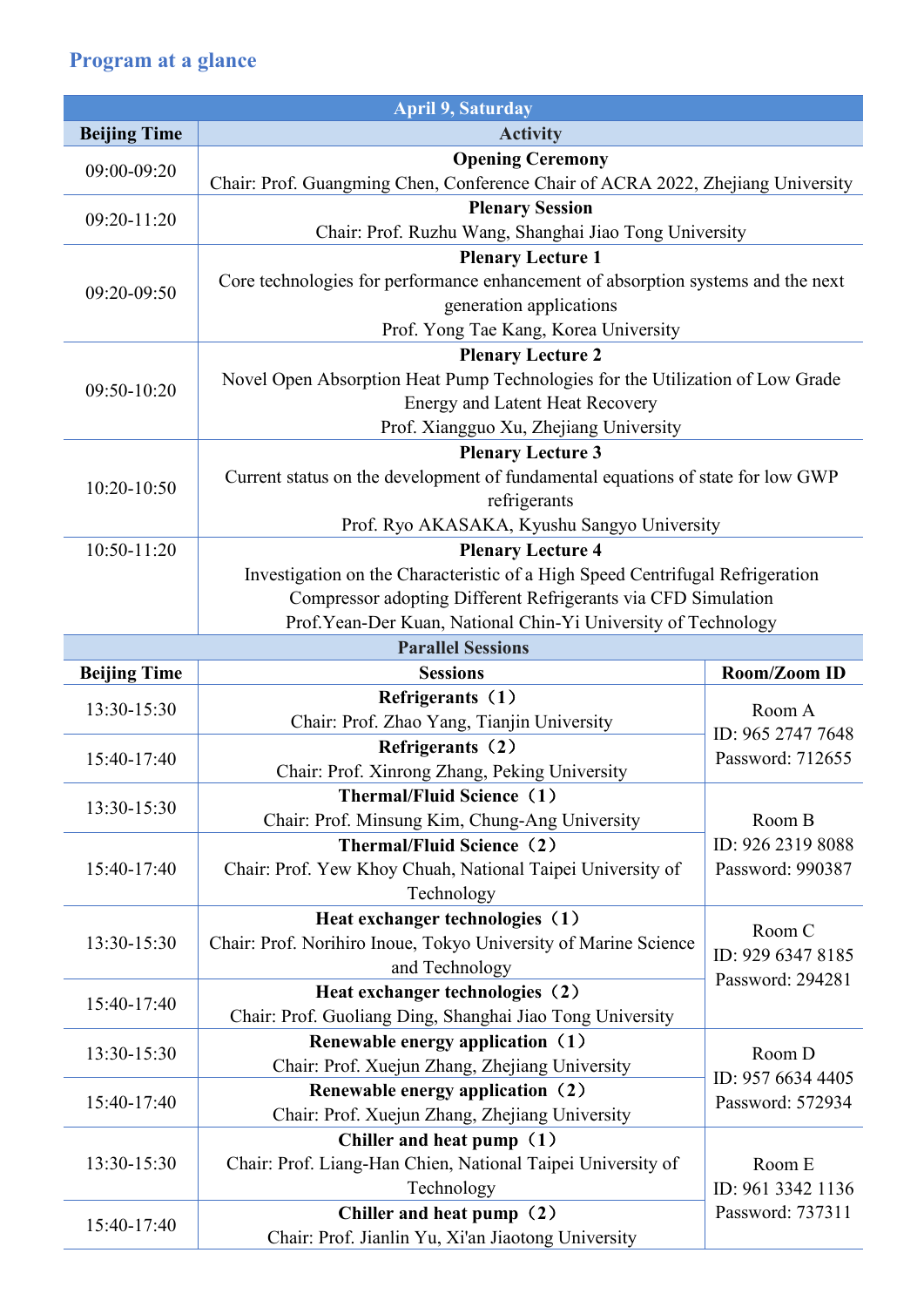|                    | <b>April 10, Sunday</b>                                                     |                                                 |  |
|--------------------|-----------------------------------------------------------------------------|-------------------------------------------------|--|
|                    | <b>Parallel Sessions</b>                                                    |                                                 |  |
| <b>BeijingTime</b> | <b>Sessions</b>                                                             | Room/Zoom ID                                    |  |
|                    | Refrigerants (3)                                                            | Room A<br>ID: 967 6598 5073                     |  |
| 08:30-10:30        | Chair: Prof. Akio Miyara, Saga University                                   |                                                 |  |
|                    | <b>Dehumidification</b>                                                     |                                                 |  |
| 10:40-12:40        | Chair: Prof. Xianting Li, Tsinghua University                               | Password: 297501                                |  |
|                    | Thermal/Fluid Science (3)                                                   |                                                 |  |
| 08:30-10:30        | Chair: Prof. Chaobin Dang, University of Fukui                              | Room B<br>ID: 948 3773 3187<br>Password: 944078 |  |
| $10:40-12:40$      | Indoor air quality and thermal comfort                                      |                                                 |  |
|                    | Chair: Prof. Jun Lu, Chongqing University                                   |                                                 |  |
|                    | Electric vehicle thermal management                                         | Room C                                          |  |
| 08:30-10:30        | Chair: Prof. Jong-Taek Oh, Chonnam National University                      |                                                 |  |
|                    | Sorption (absorption, adsorption) refrigeration                             | ID: 988 4987 0588                               |  |
| 10:40-12:40        | Chair: Prof. Zhenyuan Xu, Shanghai Jiao Tong University                     | Password: 907315                                |  |
| 08:30-10:30        | <b>Energy recovery</b>                                                      |                                                 |  |
|                    | Chair: Prof. Jun Young CHOI, Korea Testing Laboratory                       | Room D                                          |  |
|                    | <b>Fault diagnosis</b>                                                      | ID: 996 7761 3263                               |  |
| $10:40-12:40$      | Chair: Prof. Huanxin Chen, Huazhong University of Science and               | Password: 471057                                |  |
|                    | Technology                                                                  |                                                 |  |
|                    | <b>Poster Presentations</b>                                                 |                                                 |  |
|                    | (Website: http://www.acra2022.org, Virtual Conference-Poster Presentations) |                                                 |  |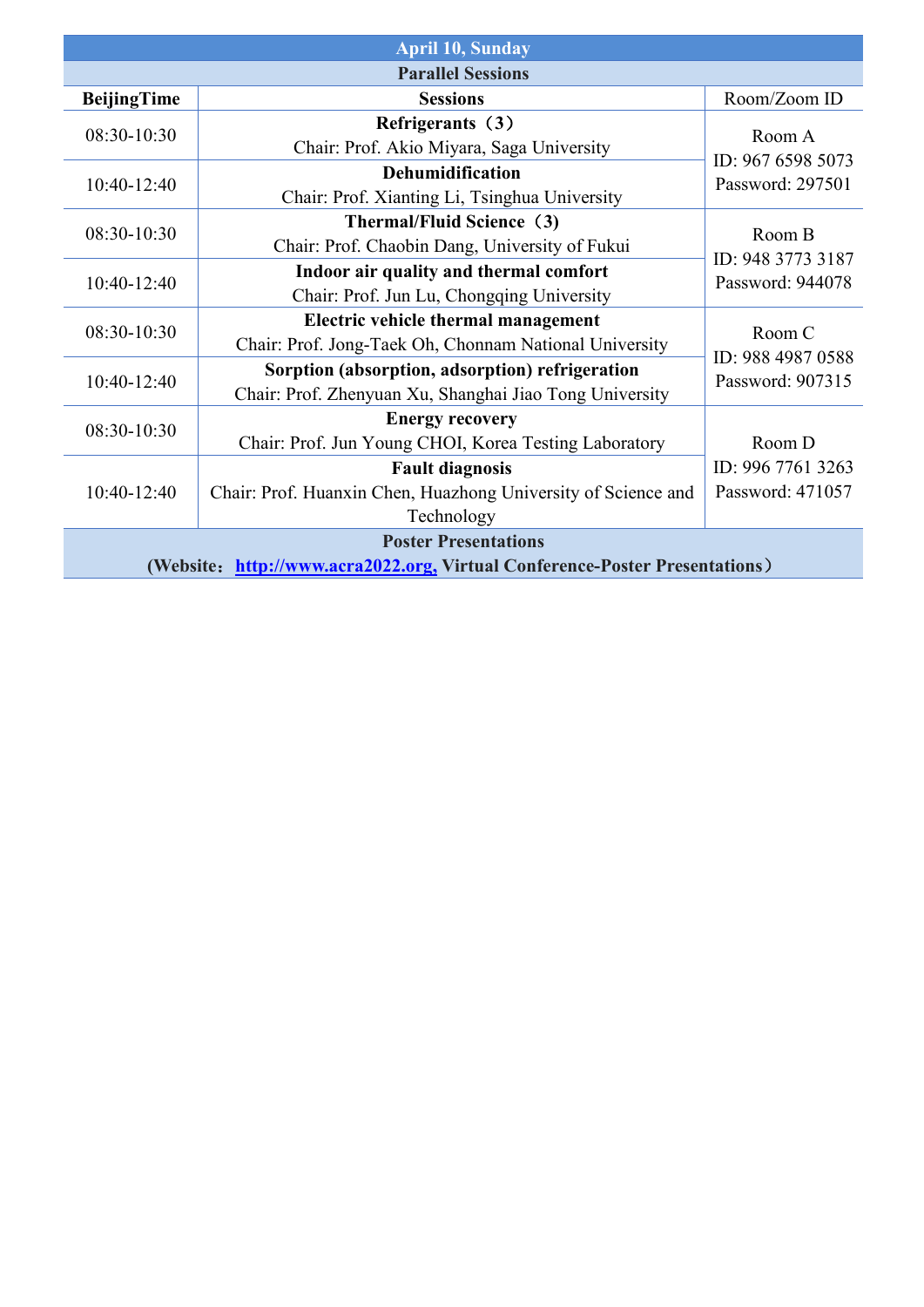|                     | April 9,<br>2022, Saturday                                                                                                                           |                         |                                                     |
|---------------------|------------------------------------------------------------------------------------------------------------------------------------------------------|-------------------------|-----------------------------------------------------|
|                     | <b>Plenary Session</b><br>Link: https://www.aconf.org/live/191630                                                                                    |                         |                                                     |
|                     | 2022-04-09 09:00-09:20 (Beijing Time)                                                                                                                |                         |                                                     |
|                     | <b>Opening Ceremony</b>                                                                                                                              |                         |                                                     |
|                     | President: Guangming Chen, Conference Chair of ACRA 2022, Zhejiang University                                                                        |                         |                                                     |
|                     | 2022-04-09 09:20-11:20 (Beijing Time)                                                                                                                |                         |                                                     |
|                     | <b>Plenary Session</b>                                                                                                                               |                         |                                                     |
|                     | President: Ruzhu Wang, Shanghai Jiao Tong University                                                                                                 |                         |                                                     |
| <b>Beijing Time</b> | <b>Title</b>                                                                                                                                         | <b>Speaker</b>          | Organization                                        |
| 09:20-09:50         | Core technologies for performance enhancement<br>of absorption systems and the next generation<br>applications                                       | Yong Tae<br>Kang        | Korea University                                    |
| 09:50-10:20         | Novel Open Absorption Heat Pump Technologies<br>for the Utilization of Low Grade Energy and<br><b>Latent Heat Recovery</b>                           | Xiangguo Xu             | Zhejiang University                                 |
| 10:20-10:50         | Current status on the development of fundamental<br>equations of state for low GWP refrigerants                                                      | Ryo<br><b>AKASAKA</b>   | Kyushu Sangyo<br>University                         |
| $10:50-11:20$       | Investigation on the Characteristic of a High<br>Speed Centrifugal Refrigeration Compressor<br>adopting Different Refrigerants via CFD<br>Simulation | Yean-Der<br>Kuan        | National Chin-Yi<br>University of<br>Technology     |
|                     | <b>Room A</b><br>Zoom ID: 965 2747 7648                                                                                                              | <b>Password: 712655</b> |                                                     |
|                     | 2022-04-09 13:30-15:30 (Beijing Time)                                                                                                                |                         |                                                     |
|                     | Refrigerants (1) — Zoom ID: 965 2747 7648                                                                                                            | <b>Password: 712655</b> |                                                     |
|                     | President: Zhao Yang, Tianjin University                                                                                                             |                         |                                                     |
| <b>Beijing Time</b> | <b>Title</b>                                                                                                                                         | <b>Speaker</b>          | Organization                                        |
| 13:30-13:45         | Refrigerant charge prediction of an air conditioner<br>using physical-based heat exchanger model                                                     | Young Soo<br>Chang      | Kookmin University                                  |
| 13:45-14:00         | Experiment study on performance improvement<br>and charge reduction of R290 household air<br>conditioners                                            | Qian Ning               | Huazhong University<br>of Science and<br>Technology |
| 14:00-14:15         | Data-based Model Method of Predicting the<br>Boiling Heat Transfer Coefficient of Alternative<br>Refrigerants Inside the Multiport Mini-Channel      | Nurlaily<br>Agustiarini | Chonnam National<br>University                      |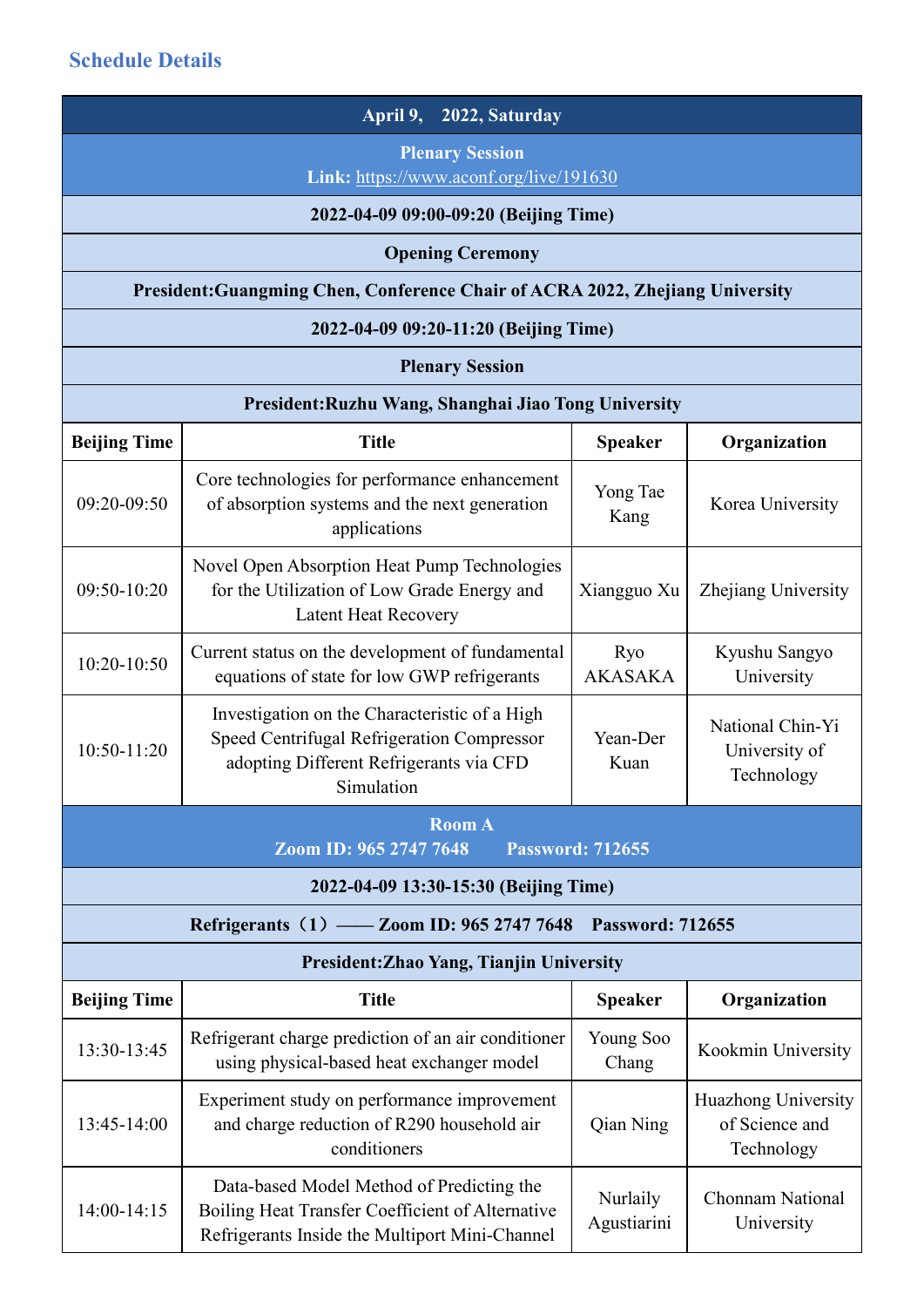|                     | Tube                                                                                                                                     |                                                         |                                                          |
|---------------------|------------------------------------------------------------------------------------------------------------------------------------------|---------------------------------------------------------|----------------------------------------------------------|
| 14:15-14:30         | Experimental study on flow boiling heat transfer<br>characteristics of low-GWP R1234yf in a<br>minichannel                               | Ling Li                                                 | Nanjing University<br>of Aeronautics and<br>Astronautics |
| 14:30-14:45         | Experimental study on condensation heat transfer<br>coefficient of refrigerant mixture<br>HFC-32/HFO-1234yf in a multiport tube          | Maika<br><b>NOBUNAG</b><br>$\mathbf{A}$                 | Tokyo University of<br>Marine Science<br>Technology      |
| 14:45-15:00         | Proposal a novel combined cooling and power<br>system based on the partial heating S-CO2 power<br>cycle driven by exhaust gas waste heat | Yuemao<br>Jiang                                         | Dalian Maritime<br>University                            |
| 15:00-15:15         | Phase transition and thermophysical properties of<br>low GWP refrigerants' blends investigated by MD<br>simulations                      | Md. Sarwar<br>Alam                                      | Jagannath University                                     |
|                     | 2022-04-09 15:40-17:40 (Beijing Time)                                                                                                    |                                                         |                                                          |
|                     | Refrigerants (2) - Zoom ID: 965 2747 7648 Password: 712655                                                                               |                                                         |                                                          |
|                     | <b>President: Xinrong Zhang, Peking University</b>                                                                                       |                                                         |                                                          |
| <b>Beijing Time</b> | <b>Title</b>                                                                                                                             | <b>Speaker</b>                                          | Organization                                             |
| 15:40-15:55         | Novel CO2 Energy station for Urban areas                                                                                                 | <b>SAPARGEL</b><br>DI<br><b>AMANGEL</b><br><b>DIYEV</b> | Peking Univeristy                                        |
| $15:55-16:10$       | Experimental study on falling film evaporation of<br>$HFO-1224yd(Z)$ on a horizontal smooth tube                                         | Yasuhiro<br>Murata                                      | Tokyo University of<br>Marine Science and<br>Technology  |
| 16:10-16:25         | Numerical safety evaluation on R32 driven air<br>conditioning system's leakage accident                                                  | Gitaek Jung                                             | Korea university                                         |
| 16:25-16:40         | Study on nozzle structure design in transcritical<br>carbon dioxide compression-jet refrigeration cycle                                  | Yang Nie                                                | Peking Univeristy                                        |
| 16:40-16:55         | Thermodynamic analysis of hybrid two-stage<br>CO2 mechanical compression-ejector cooling<br>cycle                                        | Volodymyr<br>Ierin                                      | NingboTech<br>University                                 |
| 16:55-17:10         | Evaporation heat transfer coefficient of R448A<br>inside multiport mini-channel tube                                                     | Hieu Hoang                                              | Chonnam National<br>University                           |
| 17:10-17:25         | Solubility and kinematic viscosity of SHE22PP<br>lubricant and R290 mixture                                                              | Xuyao Tang                                              | Xi'an Jiaotong<br>University                             |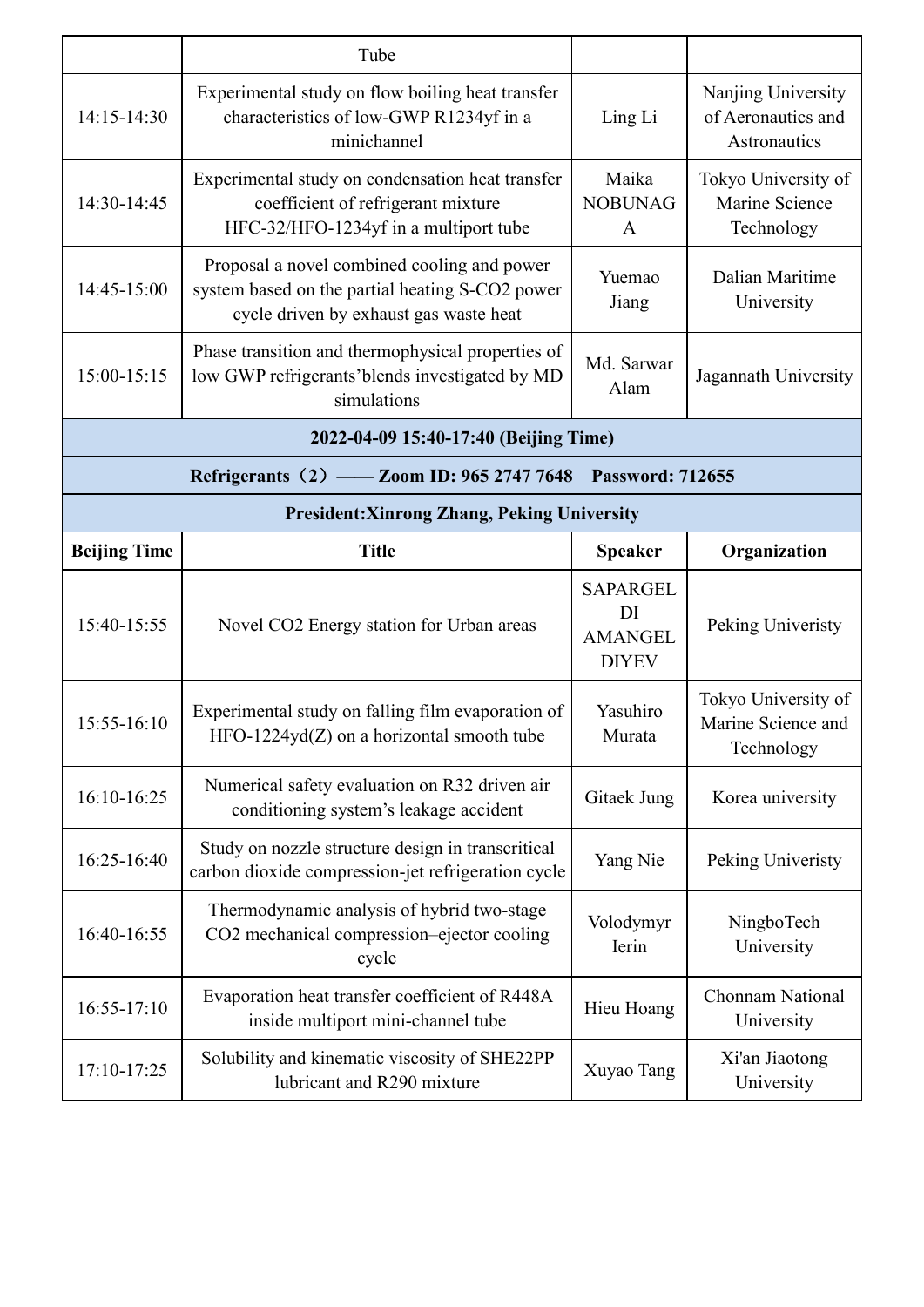|                     | <b>Room B</b><br>Zoom ID: 926 2319 8088                                                                                           | <b>Password: 990387</b> |                                                            |
|---------------------|-----------------------------------------------------------------------------------------------------------------------------------|-------------------------|------------------------------------------------------------|
|                     | 2022-04-09 13:30-15:30 (Beijing Time)                                                                                             |                         |                                                            |
|                     | Thermal/Fluid Science (1) - Zoom ID: 926 2319 8088 Password: 990387                                                               |                         |                                                            |
|                     | <b>President:Minsung Kim, Chung-Ang University</b>                                                                                |                         |                                                            |
| <b>Beijing Time</b> | <b>Title</b>                                                                                                                      | <b>Speaker</b>          | Organization                                               |
| 13:30-13:45         | Experimental Study on the Preparation of Binary<br>Ice by Additives Enhanced Vacuum Flash<br>Evaporation                          | Lingeng Zou             | Shanghai Maritime<br>University                            |
| 13:45-14:00         | Study on High-Performance Exhaust Gas<br><b>Treatment Technology Based on Electrospray</b>                                        | Soyeon Kim              | Chung-ang<br>University                                    |
| 14:00-14:15         | Experiment and simulation of heat and mass<br>transfer in spray drying tower at low temperature<br>and negative pressure          | Yujiang Xia             | Nanjing Tech<br>University                                 |
| 14:15-14:30         | Effects of dissolved gas on the nucleation and<br>growth of ice crystals in freezing droplets                                     | <b>YINGLING</b><br>LI   | Huazhong University<br>of Science and<br>Technology        |
| 14:30-14:45         | Numerical prediction of frost formation on a<br>cryogenic plate considering mist generation using<br>general dynamic equation     | Akihiro<br>Hattori      | Waseda University                                          |
| 14:45-15:00         | Dynamic simulation of the growth of condensed<br>droplet clusters on superhydrophobic surface<br>within humid air                 | Ning Lv                 | Southeast University                                       |
|                     | 2022-04-09 15:40-17:40 (Beijing Time)                                                                                             |                         |                                                            |
|                     | Thermal/Fluid Science (2) -Zoom ID: 926 2319 8088 Password: 990387                                                                |                         |                                                            |
|                     | President: Yew Khoy Chuah, National Taipei University of Technology                                                               |                         |                                                            |
| <b>Beijing Time</b> | <b>Title</b>                                                                                                                      | <b>Speaker</b>          | Organization                                               |
| 15:40-15:55         | Application research of nanofluids in carbon<br>dioxide capture                                                                   | Lirong Li               | Associate professor<br>(on campus),<br>Yangzhou University |
| 15:55-16:10         | Defrosting performance improvements in the<br>Variable Refrigerant Flow system                                                    | Ken Miura               | Toshiba Carrier<br>Corporation                             |
| 16:10-16:25         | Comparison of liquid hydrogen, ammonia and<br>liquid organic hydrogen carrier (LOHC) on<br>energy efficiency and carbon emmission | Hongru Liu              | Shanghai Jiao Tong<br>University                           |
| 16:25-16:40         | Design and simulation of a mechanically pumped<br>two-phase cooling system for aircraft                                           | Jiale wang              | Nanjing University<br>of Aeronautics and<br>Astronautics   |
| 16:40-16:55         | The Development of the heat dissipation on                                                                                        | TzHan Shiao             | Industrial                                                 |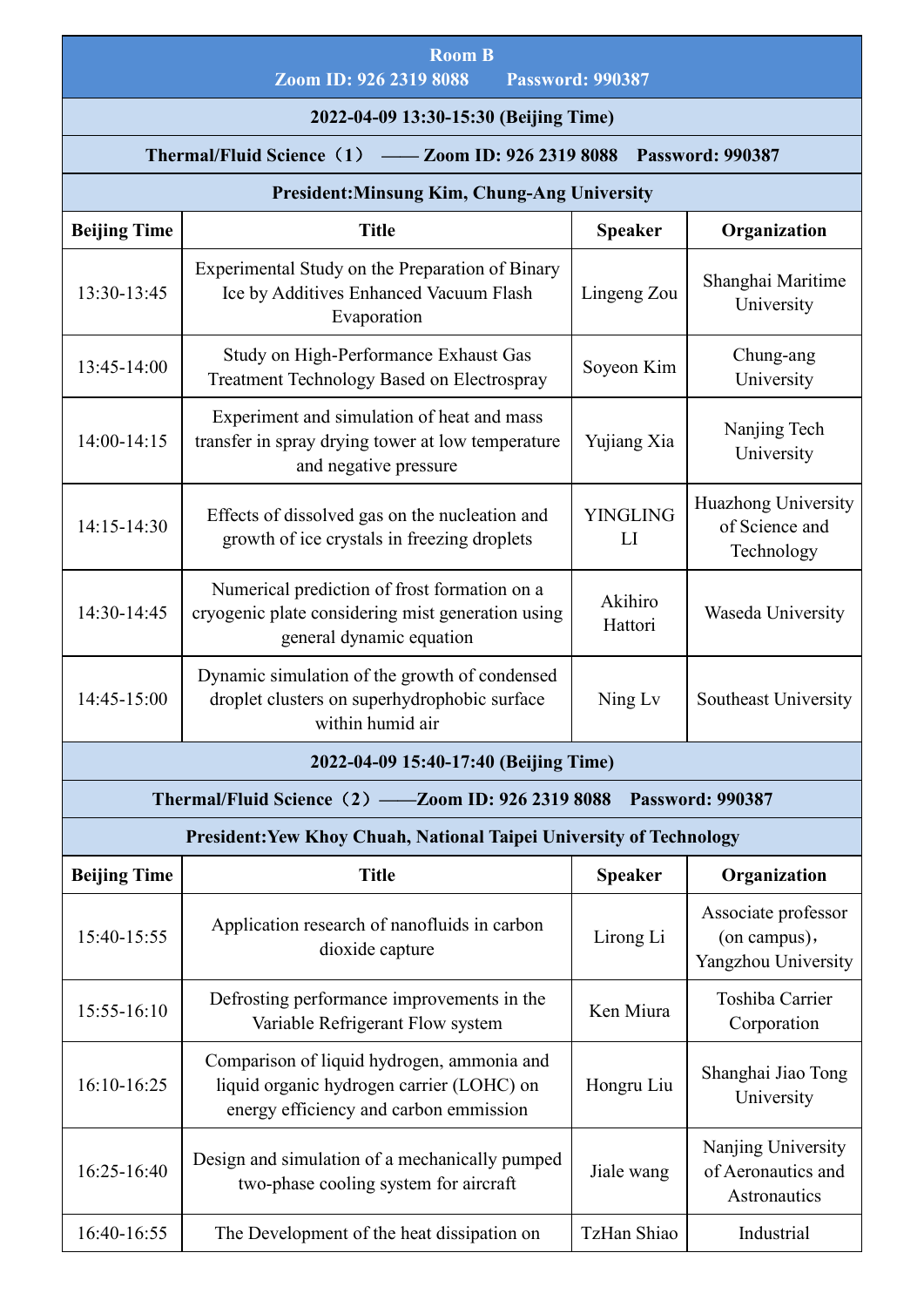|                     | outer-rotor permanent magnet synchronous motor<br>for chiller condenser air-cooling fan                                                                                         |                         | <b>Technology Research</b><br>Institute                 |
|---------------------|---------------------------------------------------------------------------------------------------------------------------------------------------------------------------------|-------------------------|---------------------------------------------------------|
| $16:55-17:10$       | The Integration of Thermal Diode in the Building<br>Envelop for Energy Saving in Hot Summer and<br><b>Cold Winter Areas</b>                                                     | Yahui Gao               | Wuhan University of<br>Technology                       |
|                     | <b>Room C</b><br>Zoom ID: 929 6347 8185                                                                                                                                         | <b>Password: 294281</b> |                                                         |
|                     | 2022-04-09 13:30-15:30 (Beijing Time)                                                                                                                                           |                         |                                                         |
|                     | Heat exchanger technologies (1) -Zoom ID: 929 6347 8185 Password: 294281                                                                                                        |                         |                                                         |
|                     | President: Norihiro Inoue, Tokyo University of Marine Science and Technology                                                                                                    |                         |                                                         |
| <b>Beijing Time</b> | <b>Title</b>                                                                                                                                                                    | <b>Speaker</b>          | Organization                                            |
| 13:30-13:45         | Multi-objective optimization of an offset strip fin<br>heat exchanger with perpendicular flow                                                                                   | YunJae Park             | Korea University                                        |
| 13:45-14:00         | Influence mechanism of fluid flow and heat<br>transfer processes in induction period on uneven<br>fouling distribution characteristics                                          | Yuan Wang               | Tsinghua University                                     |
| 14:00-14:15         | Performance Enhancement of an Adsorption Heat<br>Exchanger with Aluminium Foam Coated with<br><b>Activated Carbon</b>                                                           | Zhaosheng<br>Yang       | Kyushu University                                       |
| $14:15-14:30$       | Study on void fraction characteristics of<br>gas-liquid two-phase flows in horizontal<br>non-circular small diameter channel                                                    | Masatoshi<br>Hikita     | Kobe University                                         |
| 14:30-14:45         | Numerical study on heat transfer of salty<br>wastewater spray falling film over a horizontal<br>tube in the mechanical vapor recompression<br>crystallization system            | Yanmei Cao              | Nanjing Tech<br>University                              |
| 14:45-15:00         | Experiment on Condensation Heat Transfer and<br>Pressure Drop in Layered Microchannel Heat<br>Exchangers                                                                        | Tatsuki<br>GOTO         | Tokyo University of<br>Marine Science and<br>Technology |
|                     | 2022-04-09 15:40-17:40 (Beijing Time)                                                                                                                                           |                         |                                                         |
|                     | Heat exchanger technologies (2) — Zoom ID: 929 6347 8185 Password: 294281                                                                                                       |                         |                                                         |
|                     | President: Guoliang Ding, Shanghai Jiao Tong University                                                                                                                         |                         |                                                         |
| <b>Beijing Time</b> | <b>Title</b>                                                                                                                                                                    | <b>Speaker</b>          | Organization                                            |
| 15:40-15:55         | Experimental Investigation on Effects of Inlet and<br>Outlet structures in Expanding Micro Channel<br><b>Heat Sinks</b>                                                         | Shaobo Yang             | The University of<br>Tokyo                              |
| 15:55-16:10         | Gas-liquid distributions of refrigerant flow in<br>multi-pass channels with vertical headers - 1st<br>report: Measurements of gas-liquid distributions<br>and pressure losses - | Masafumi<br>Hirota      | Mie University                                          |
|                     |                                                                                                                                                                                 |                         |                                                         |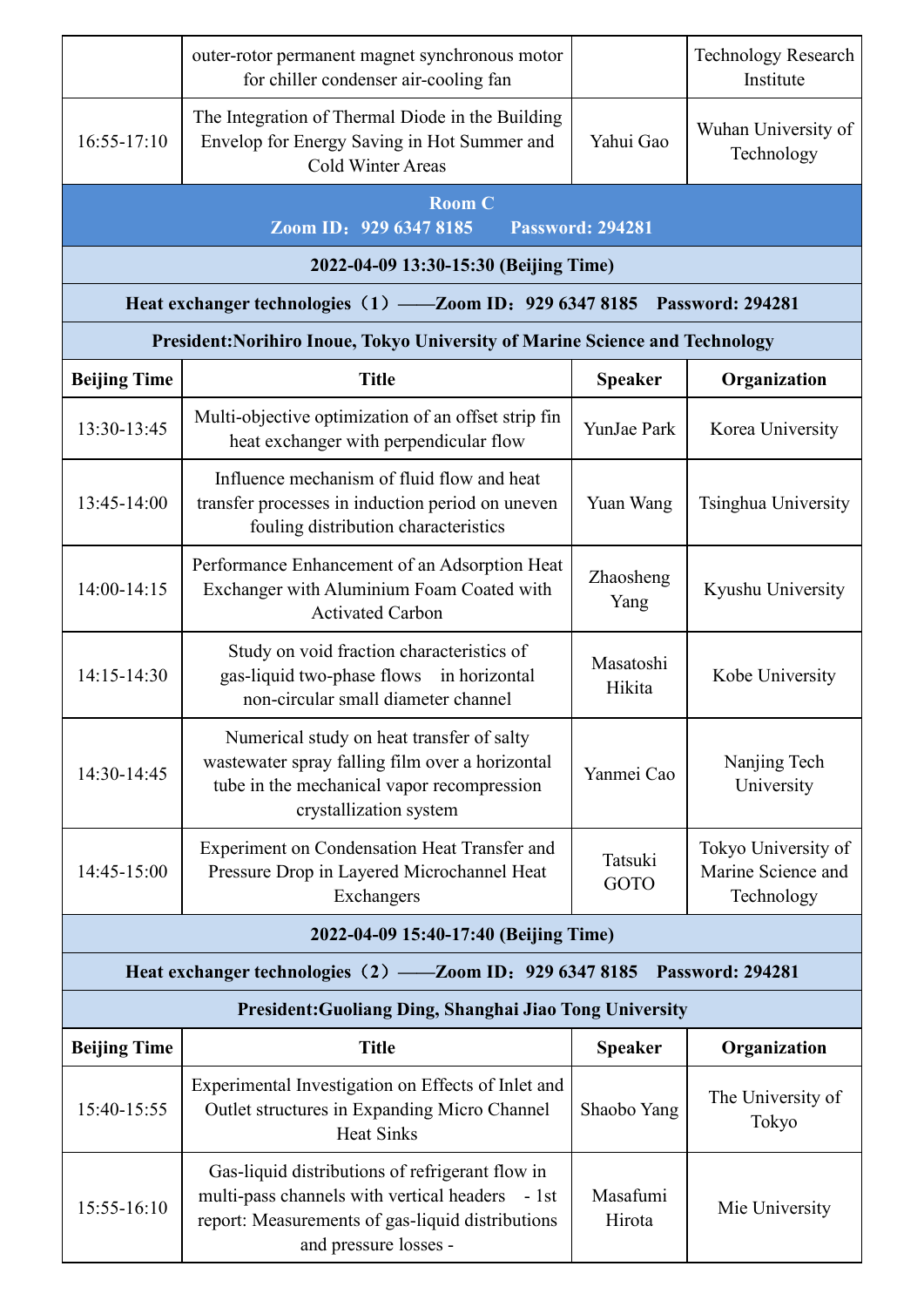| 16:10-16:25         | Basic Experiment and Result Analysis on<br>Continuous Occurrence of Subcooled Water                                                                                 | Pengwei<br>Cheng                      | Zhejiang Normal<br>University                             |
|---------------------|---------------------------------------------------------------------------------------------------------------------------------------------------------------------|---------------------------------------|-----------------------------------------------------------|
| 16:25-16:40         | Gas-liquid distributions of refrigerant flow in<br>multi-pass channels with vertical headers - 2nd<br>report: Improvement of uniformity of liquid<br>distribution - | Ayumi<br>Onodera                      | Toshiba Carrier<br>Corporation                            |
| 16:40-16:55         | Basic Performance of Compact Heat Exchanger<br>Trial-Produced Based on Batch Processing<br>Technology                                                               | Solomon<br>Sinkolongo                 | Zhejiang normal<br>university                             |
| $16:55 - 17:10$     | Simulation of vapor-liquid separation in<br>header-baffle with orifices at various operating<br>condition                                                           | Kunteng<br>Huang                      | Guangdong<br>University of<br>Technology                  |
| 17:10-17:25         | Experimental study of the air condenser<br>characteristics in the presence of external fouling                                                                      | Viktoriia<br>Sokolovska-<br>Yefymenko | <b>Odessa National</b><br>Academy of Food<br>Technologies |
|                     | <b>Room D</b><br>Zoom ID: 957 6634 4405                                                                                                                             | <b>Password: 572934</b>               |                                                           |
|                     |                                                                                                                                                                     |                                       |                                                           |
|                     | 2022-04-09 13:30-15:30 (Beijing Time)                                                                                                                               |                                       |                                                           |
|                     | <b>Renewable energy application</b> (1)<br>-200m ID: 957 6634 4405                                                                                                  |                                       | <b>Password: 572934</b>                                   |
|                     | President: Xuejun Zhang, Zhejiang University                                                                                                                        |                                       |                                                           |
| <b>Beijing Time</b> | <b>Title</b>                                                                                                                                                        | <b>Speaker</b>                        | Organization                                              |
| 13:30-13:45         | Heat transfer characteristics of thermosiphon<br>charged with low GWP refrigerant for data center<br>cooling                                                        | <b>Buqing Xu</b>                      | Beijing University of<br>Technology                       |
| 13:45-14:00         | A plan to build a renewable energy-based zero<br>energy building in a hydrogen and power-based<br>society                                                           | Yujun Jung                            | Korea university                                          |
| 14:00-14:15         | Enhanced solar absorption of MWCNT<br>ionanofluids                                                                                                                  | Tsogtbilegt<br>Boldoo                 | Chosun University                                         |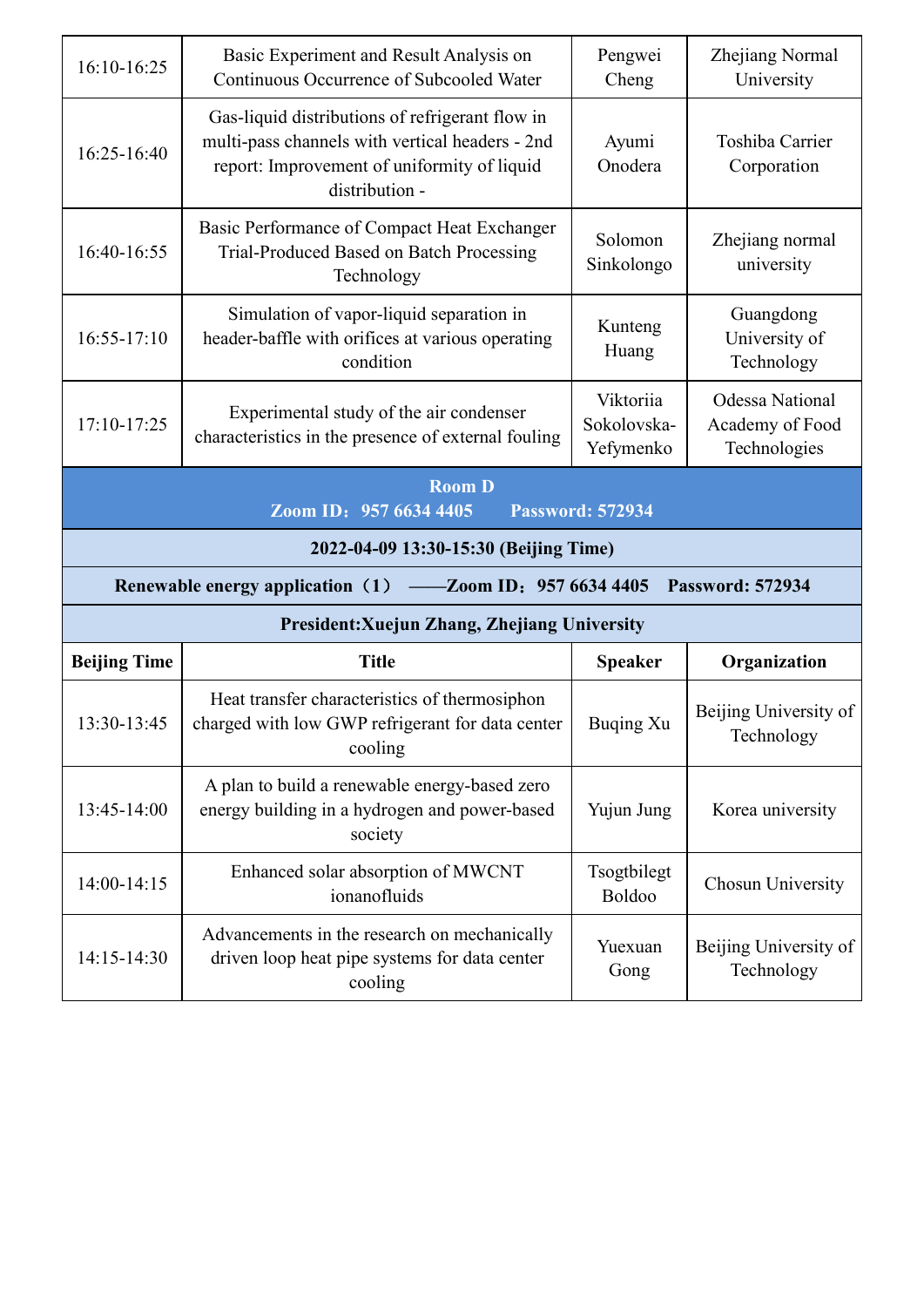|                     | 2022-04-09 15:40-17:40 (Beijing Time)                                                                                        |                         |                                                        |
|---------------------|------------------------------------------------------------------------------------------------------------------------------|-------------------------|--------------------------------------------------------|
|                     | Renewable energy application (2) — Zoom ID: 957 6634 4405 Password: 572934                                                   |                         |                                                        |
|                     | <b>President: Xuejun Zhang, Zhejiang University</b>                                                                          |                         |                                                        |
| <b>Beijing Time</b> | <b>Title</b>                                                                                                                 | <b>Speaker</b>          | Organization                                           |
| 15:40-15:55         | The Case Study of Evaporative Cooling in a Data<br>Center                                                                    | Chu Yuan<br>Chao        | National Taiwan<br>University of<br>Technology         |
| 15:55-16:10         | Evaluation of optical properties of Fe3O4-ATO<br>hybrid nanofluid for solar thermal harvesting                               | Hyemin Kim              | Chosun University                                      |
| 16:10-16:25         | Continuous thermoelectric power generation<br>based on radiative cooling                                                     | Zijie Shi               | Nanjing Tech<br>University                             |
| 16:25-16:40         | Optimization study on a radiative cooling film<br>based on Mie theory and Monte Carlo method                                 | Ge Song                 | Nanjing Tech<br>University                             |
|                     | <b>Room E</b><br>Zoom ID: 961 3342 1136                                                                                      | <b>Password: 737311</b> |                                                        |
|                     | 2022-04-09 13:30-15:30 (Beijing Time)                                                                                        |                         |                                                        |
|                     | Chiller and heat pump (1) — Zoom ID: 961 3342 1136 Password: 737311                                                          |                         |                                                        |
|                     | President: Liang-Han Chien, National Taipei University of Technology                                                         |                         |                                                        |
| <b>Beijing Time</b> | <b>Title</b>                                                                                                                 | <b>Speaker</b>          | Organization                                           |
| 13:30-13:45         | Experimental Study on Heat Recovery System<br>Performance of Heat Pump Composite<br>Pump-driven Heat Pipe                    | Shuailing Liu           | Beijing University of<br>Technology                    |
| 13:45-14:00         | An Empirical Study of the Performance of a<br>Reciprocating Magnetic Heat Pump System with<br>Irregular Gadolinium Particles | Jongmin<br>Choi         | <b>Seoul National</b><br>University                    |
| 14:00-14:15         | Study on cycle performance of a novel<br>energy-stored heat pump                                                             | Minghui<br>Chang        | Institute of Building<br>Energy and Thermal<br>Science |
| 14:15-14:30         | A Proposal of Platform Based Design Method<br>using Product Platform and an Application for<br>Room Air Conditioner          | Takashi<br>Kobayashi    | Mitsubishi Electric<br>Corporation                     |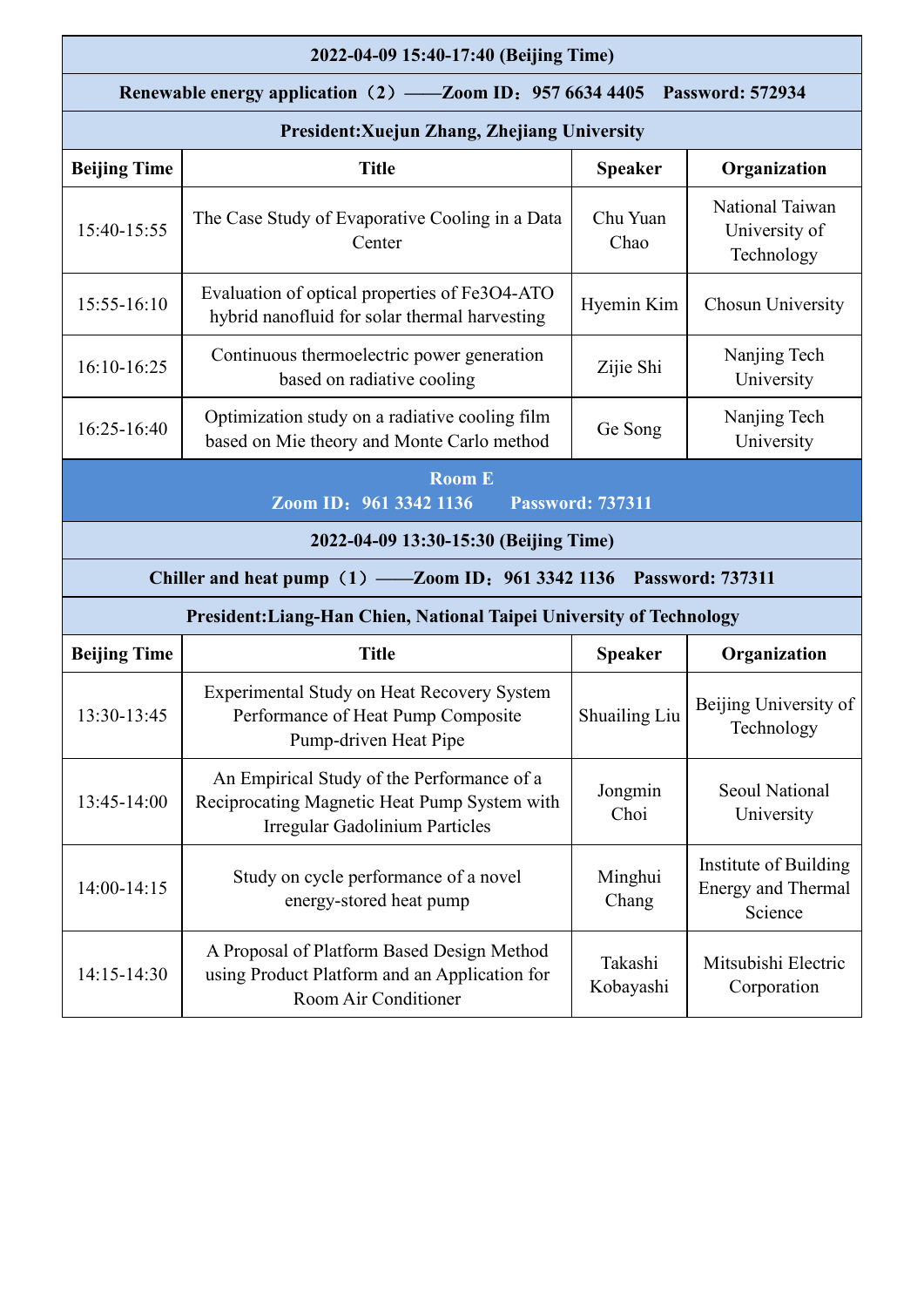|                                                  | 2022-04-09 15:40-17:40 (Beijing Time)                                                                                                                      |                         |                                                        |  |
|--------------------------------------------------|------------------------------------------------------------------------------------------------------------------------------------------------------------|-------------------------|--------------------------------------------------------|--|
|                                                  | Chiller and heat pump (2) — Zoom ID: 961 3342 1136 Password: 737311                                                                                        |                         |                                                        |  |
| President: Jianlin Yu, Xi'an Jiaotong University |                                                                                                                                                            |                         |                                                        |  |
| <b>Beijing Time</b>                              | <b>Title</b>                                                                                                                                               | <b>Speaker</b>          | Organization                                           |  |
| 15:40-15:55                                      | Field test of a hybrid air conditioning system with<br>air and ground heat sources                                                                         | Tatsuaki<br>Ikuno       | Saga University                                        |  |
| 15:55-16:10                                      | Performance analysis of an all-weather solar-air<br>source hybrid heat pump system                                                                         | Libei An                | Henan University of<br>Science and<br>Technology       |  |
| 16:10-16:25                                      | Matching design and optimization of solar energy<br>and ground source heat pump coupling heating<br>system                                                 | Jing hui Luo            | Hebei University of<br>Engineering                     |  |
| 16:25-16:40                                      | Simulation of Coupled Heat-Mass Transfer in Sea<br>Cucumbers with Heat Pump Drying                                                                         | Haibo Zhao              | Yantai University                                      |  |
|                                                  | April 10, 2022, Sunday                                                                                                                                     |                         |                                                        |  |
|                                                  | <b>Room A</b><br>Zoom ID: 967 6598 5073                                                                                                                    | <b>Password: 297501</b> |                                                        |  |
|                                                  | 2022-04-10 08:30-10:30 (Beijing Time)                                                                                                                      |                         |                                                        |  |
|                                                  | Refrigerants (3) - Zoom ID: 967 6598 5073 Password: 297501                                                                                                 |                         |                                                        |  |
|                                                  | President: Akio Miyara, Saga University                                                                                                                    |                         |                                                        |  |
| <b>Beijing Time</b>                              | <b>Title</b>                                                                                                                                               | <b>Speaker</b>          | Organization                                           |  |
| 08:30-08:45                                      | Flow boiling heat transfer of alternative<br>refrigerant within multiport mini-channel tube                                                                | Hieu Hoang              | Chonnam National<br>University                         |  |
| 08:45-09:00                                      | Thermodynamic performance and heat transfer<br>characteristics study of mixture refrigerants with<br>low GWP                                               | mingiang<br>zeng        | Shanghai Maritime<br>University                        |  |
| 09:00-09:15                                      | Performance evaluation of the heat pump system<br>using R-455A as R404A substitute                                                                         | Kyaw Thu                | Kyushu University                                      |  |
| 09:15-09:30                                      | Investigation of different zeotropic refrigerants on<br>the performance of the dehumidifier                                                                | Lu Xu                   | Gree Electric<br>Appliances Inc. of<br>Zhuhai          |  |
| 09:30-09:45                                      | <b>Condensation Heat Transfer Characteristics and</b><br>Development of Integrated Correlations of Low<br><b>GWP Refrigerants in Plate Heat Exchangers</b> | Yun Mo Ko               | Korea University                                       |  |
| 09:45-10:00                                      | Analysis of ice rink refrigeration system using<br>natural working fluid                                                                                   | Zhenying<br>Zhang       | North China<br>University of Science<br>and Technology |  |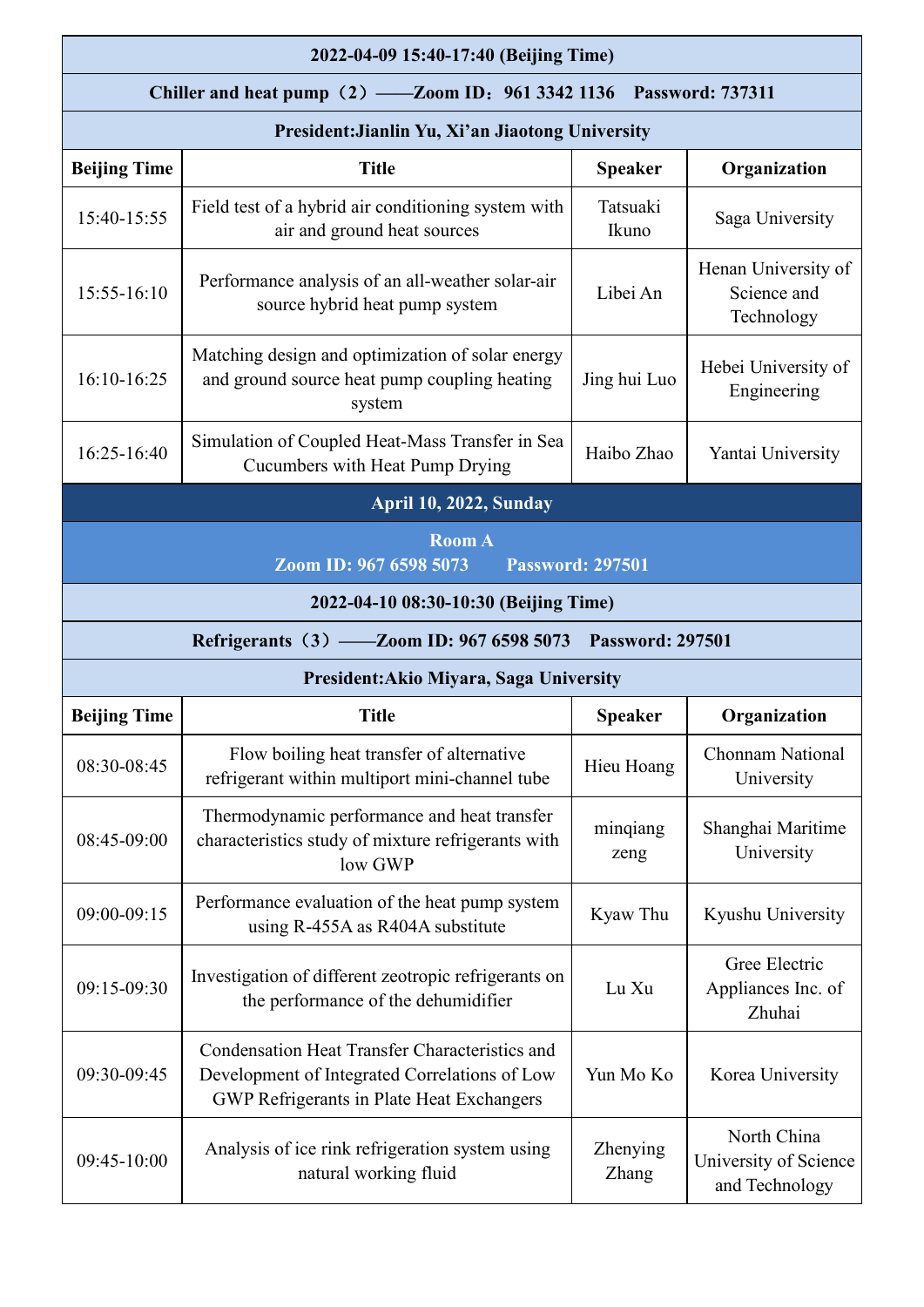|                     | 2022-04-10 10:40-12:40 (Beijing Time)                                                                                                                                     |                         |                                                     |
|---------------------|---------------------------------------------------------------------------------------------------------------------------------------------------------------------------|-------------------------|-----------------------------------------------------|
|                     | Dehumidification - Zoom ID: 967 6598 5073                                                                                                                                 | <b>Password: 297501</b> |                                                     |
|                     | President: Xianting Li, Tsinghua University                                                                                                                               |                         |                                                     |
| <b>Beijing Time</b> | <b>Title</b>                                                                                                                                                              | <b>Speaker</b>          | Organization                                        |
| 10:40-10:55         | Humidity Grades of Latent Heat Loads and<br><b>Humidity Sinks</b>                                                                                                         | Chenjiyu<br>Liang       | Tsinghua University                                 |
| $10:55 - 11:10$     | Transient Analysis of an Open Cycle Fixed-Bed<br>Desiccant Dehumidification Coupled with a Dew<br>Point Evaporative Cooling System for Hot and<br><b>Humid Conditions</b> | Marco Lao               | Kyushu University                                   |
| 11:10-11:25         | Carbon emission reduction potential of a<br>liquid-desiccant air-conditioning system for seed<br>warehouses                                                               | <b>Bowen Guan</b>       | Tsinghua University                                 |
| 11:25-11:40         | A new kind of dehumidifier with temperature<br>adjustment including two heat exchangers                                                                                   | Wenhan Li               | South China<br>University of<br>Technology          |
| 11:40-11:55         | Study on enhanced hygroscopic mechanism of<br>concentrated lithium chloride solution based on<br>electrostatic field                                                      | Fangsu Fan              | Southeast University                                |
| $11:55-12:10$       | A Study on the Performance of Ideal Vacuum<br>Membrane Dehumidification System                                                                                            | Donik ku                | Chung-Ang<br>university                             |
|                     | <b>Room B</b><br>Zoom ID: 948 3773 3187                                                                                                                                   | <b>Password: 944078</b> |                                                     |
|                     | 2022-04-10 08:30-10:30 (Beijing Time)                                                                                                                                     |                         |                                                     |
|                     | Thermal/Fluid Science (3) — Zoom ID: 948 3773 3187 Password: 944078                                                                                                       |                         |                                                     |
|                     | President: Chaobin Dang, University of Fukui                                                                                                                              |                         |                                                     |
| <b>Beijing Time</b> | <b>Title</b>                                                                                                                                                              | <b>Speaker</b>          | Organization                                        |
| 08:30-08:45         | Removal characteristics of dust particles from a<br>metal plate with different wettability during<br>frosting-defrosting process                                          | <b>YINGLING</b><br>LI   | Huazhong University<br>of Science and<br>Technology |
| 08:45-09:00         | <b>Experimental Investigation on Droplet</b><br>Distribution of High-Voltage Electrospray for<br>Electroscrubber                                                          | minkyu Jung             | Chung-ang<br>University                             |
| 09:00-09:15         | Study on Dew/Frost Behavior Characteristics of<br>Superhydrophobic Surfaces with Different<br>Microstructures                                                             | Hui He                  | Southeast University                                |
| 09:15-09:30         | Specific heat analysis of HMIN-[cation] ionic<br>liquid and MWCNT ionic nanofluid                                                                                         | nayoung You             | Chosun university                                   |
| 09:30-09:45         | Experimental and numerical research on the                                                                                                                                | <b>QIAN NIU</b>         | Nanjing Tech                                        |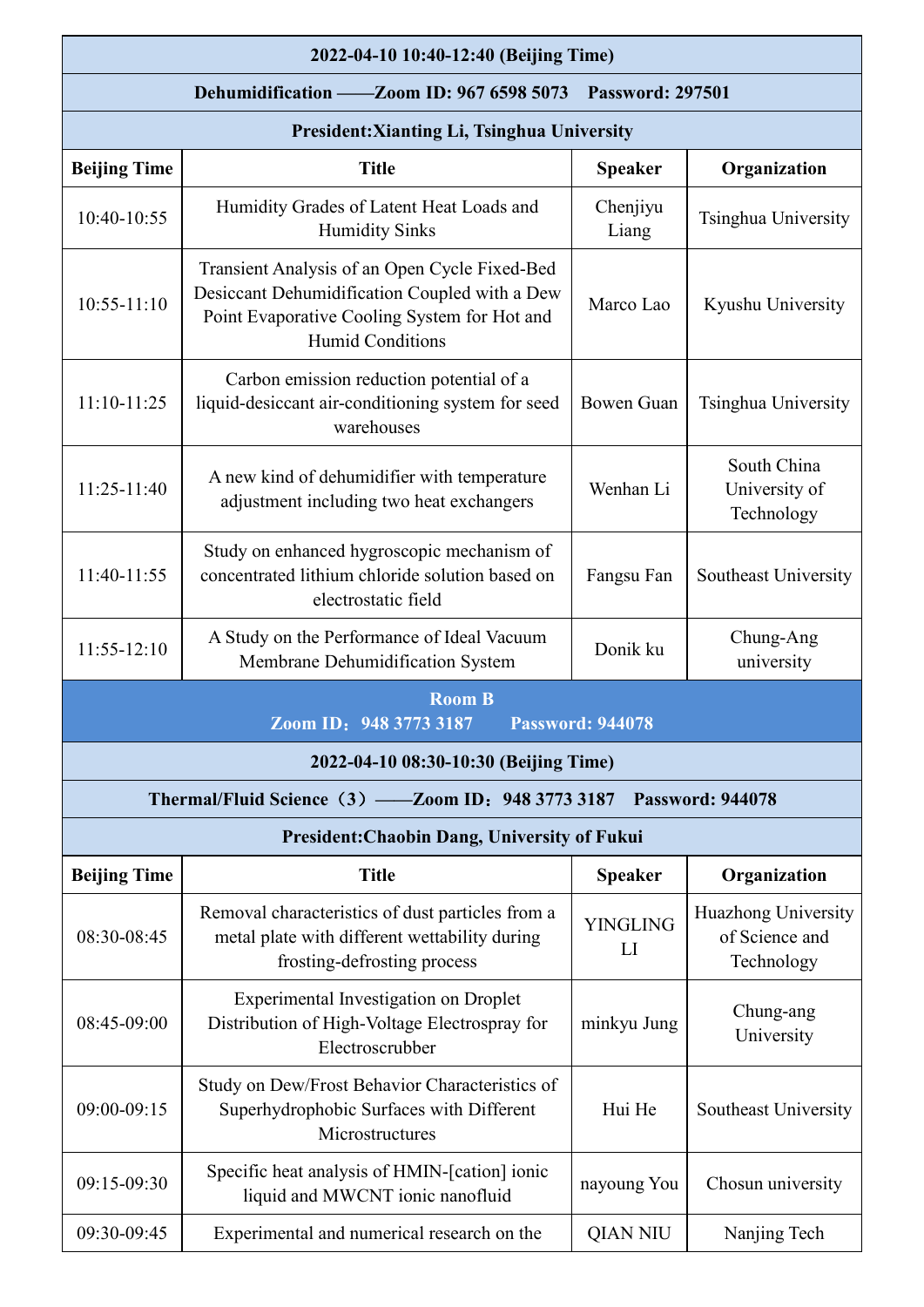|                     | coverage rate and the heat transfer performance of<br>spray cooling                                                                            |                         | University                                     |
|---------------------|------------------------------------------------------------------------------------------------------------------------------------------------|-------------------------|------------------------------------------------|
|                     | 2022-04-10 10:40-12:40 (Beijing Time)                                                                                                          |                         |                                                |
|                     | Indoor air quality and thermal comfort - Zoom ID: 948 3773 3187                                                                                |                         | <b>Password: 944078</b>                        |
|                     | <b>President:Jun Lu, Chongqing University</b>                                                                                                  |                         |                                                |
| <b>Beijing Time</b> | <b>Title</b>                                                                                                                                   | <b>Speaker</b>          | Organization                                   |
| 10:40-10:55         | Two-dimensional tomographic reconstruction of<br>indoor gas concentrations                                                                     | yuxiao sun              | Nanjing Tech<br>University                     |
| $10:55 - 11:10$     | Optimization of the pipe arrangement of the<br>thermally active radiant floor for space heating<br>system                                      | Xiaochen<br>Yang        | Tianjin University                             |
| $11:10-11:25$       | Analysis of indoor air pollutants and optimization<br>of airflow organization in a new sports building                                         | Shuai Wang              | Zhejiang University                            |
| 11:25-11:40         | Determination of the indoor design parameters of<br>the pension buildings in high temperature weather                                          | Guozhong<br>Zheng       | North China Electric<br>Power University       |
| 11:40-11:55         | An Efficient and Novel Pull-push Ventilation<br>System for Mitigation of Air Pollution inside<br><b>Urban Tunnel</b>                           | <b>Bin Zhou</b>         | Nanjing Tech<br>University                     |
| $11:55-12:10$       | Study on nonlinear evaluation of physiological<br>status of the elderly people in high temperature<br>weather                                  | Meng Ge                 | North China Electric<br>Power University       |
|                     | <b>Room C</b><br>Zoom ID: 988 4987 0588                                                                                                        | <b>Password: 907315</b> |                                                |
|                     | 2022-04-10 08:30-10:30 (Beijing Time)                                                                                                          |                         |                                                |
|                     | Electric vehicle thermal management — Zoom ID: 988 4987 0588                                                                                   |                         | <b>Password: 907315</b>                        |
|                     | <b>President:Jong-Taek Oh, Chonnam National University</b>                                                                                     |                         |                                                |
| <b>Beijing Time</b> | <b>Title</b>                                                                                                                                   | <b>Speaker</b>          | Organization                                   |
| 08:30-08:45         | Cooling Effect Analysis Depending on Channel<br>Design of Heat Exchanger in Battery Liquid<br>Cooling System                                   | Hyoseong<br>Lee         | Korea University                               |
| 08:45-09:00         | Diverging channel design cooling plate with<br>oblique fins for improving prismatic battery<br>temperature distribution                        | Hongseok<br>Choi        | Korea University                               |
| 09:00-09:15         | A numerical analysis of electric vehicle<br>dehumidification and heating load reduction using<br>regenerative heat exchanger in cold condition | Sangwook<br>Lee         | <b>Seoul National</b><br>University            |
| 09:15-09:30         | Development of refrigeration oils for electric<br>compressors in new energy vehicles                                                           | Satoshi Goto            | <b>ENEOS</b> Corporation<br>Lubricants Company |
| 09:30-09:45         | Dynamic power and thermal analysis of battery                                                                                                  | Ukmin Han               | Korea University                               |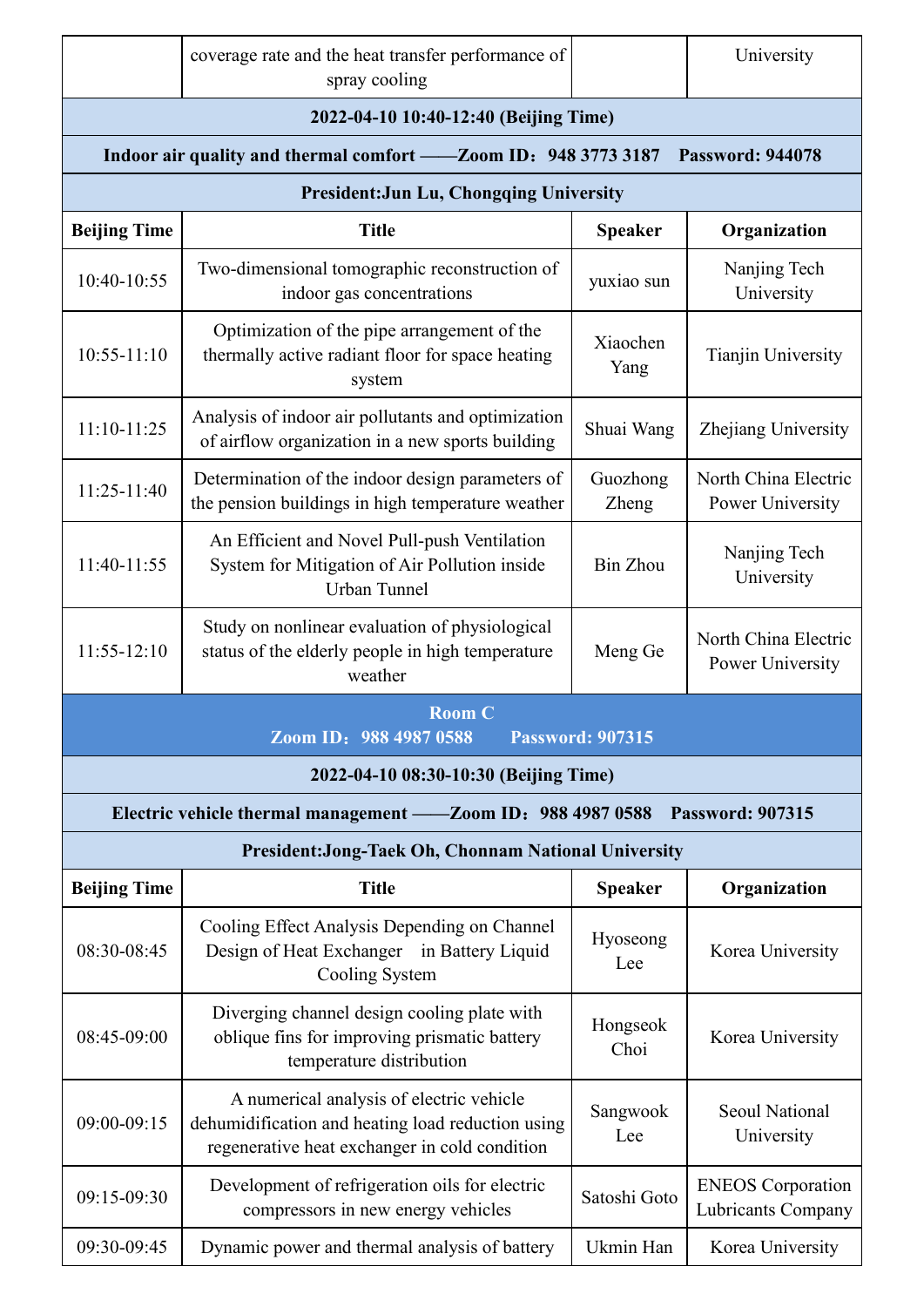|                     | system based on electric vehicle powertrain model                                                                                              |                         |                                          |
|---------------------|------------------------------------------------------------------------------------------------------------------------------------------------|-------------------------|------------------------------------------|
|                     | 2022-04-10 10:40-12:40 (Beijing Time)                                                                                                          |                         |                                          |
|                     | Sorption (absorption, adsorption) refrigeration - Zoom ID: 988 4987 0588                                                                       |                         | <b>Password: 907315</b>                  |
|                     | President: Zhenyuan Xu Shanghai Jiao Tong University                                                                                           |                         |                                          |
| <b>Beijing Time</b> | <b>Title</b>                                                                                                                                   | <b>Speaker</b>          | Organization                             |
| 10:40-10:55         | Experimental investigations on the pumping<br>performances of a bubble pump with<br>R134a/R23-DMF solutions under variable system<br>pressures | Yilun Liu               | Zhejiang University                      |
| $10:55 - 11:10$     | Experimental study on cycle performance of<br>diffusion absorption refrigerator using<br>R600a/n-octane                                        | Hyung Won<br>Choi       | Korea University                         |
| $11:10-11:25$       | Study of the desorption characteristics of<br>LiBr-H2O solution in hollow fiber membrane<br>generator                                          | Jiacheng He             | Guangdong<br>University of<br>Technology |
| $11:25-11:40$       | R1234yf/[C12MIM][Tf2N] absorption<br>performance analysis                                                                                      | Minjung Lee             | Chosun University                        |
| 11:40-11:55         | A double stage output three-phase sorption<br>thermal energy storage driven at low charging<br>temperature                                     | Abel Abebe              | Shanghai Jiao Tong<br>University         |
|                     | <b>Room D</b><br>Zoom ID: 996 7761 3263                                                                                                        | <b>Password: 471057</b> |                                          |
|                     | 2022-04-10 08:30-10:30 (Beijing Time)                                                                                                          |                         |                                          |
|                     | Energy recovery — Zoom ID: 996 7761 3263                                                                                                       | <b>Password: 471057</b> |                                          |
|                     | <b>President: Jun Young CHOI, Korea Testing Laboratory</b>                                                                                     |                         |                                          |
| <b>Beijing Time</b> | <b>Title</b>                                                                                                                                   | <b>Speaker</b>          | Organization                             |
| 08:30-08:45         | Waste heat utilization and CO2 capture in a<br>cascade natural gas liquefaction system                                                         | Pinrui Su               | Shanghai Jiao Tong<br>University         |
| 08:45-09:00         | Comparative study of two modified indirect<br>evaporative cooling systems used in exhaust air<br>heat recovery                                 | Wuyan Li                | Tsinghua University                      |
| 09:00-09:15         | Optimize the location of embedded pipes by using<br>low-grade natural thermal energy/waste heat for<br>thermal activated façade                | Heinz-Axel<br>Guo       | Tongji University /<br>Zhejiang College  |
| 09:15-09:30         | Experimental study of organic Rankine cycle with<br>three-fluid recuperator for cryogenic cold energy<br>recovery                              | Zhixin Qi               | Shanghai Maritime<br>University          |
| 09:30-09:45         | Performance analysis of a boosterpump coupled<br>energy recovery ventilator for buildings                                                      | Dongzhe Li              | Beijing University of<br>Technology      |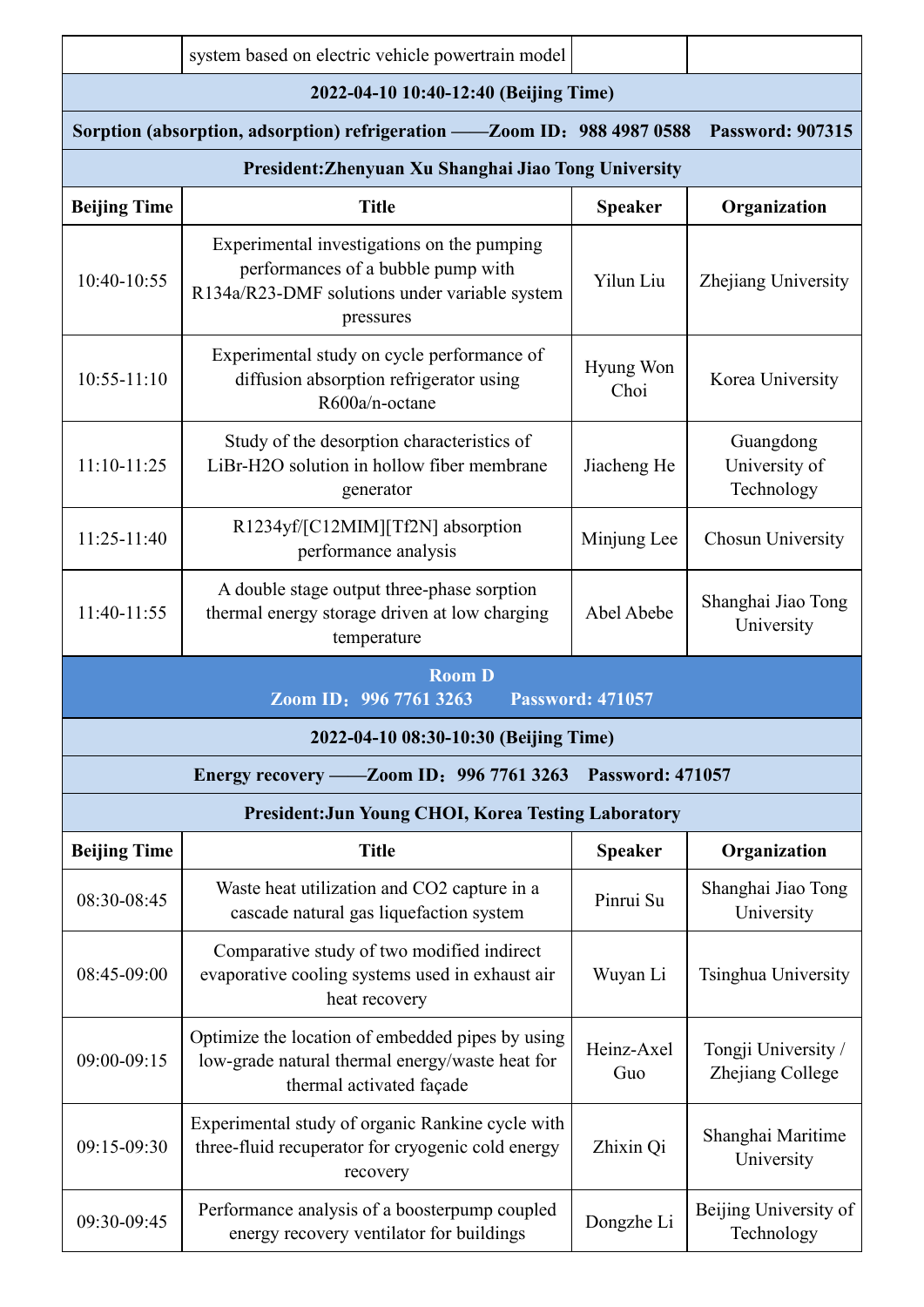|                                                                        | 2022-04-10 10:40-12:40 (Beijing Time)                                                                                                           |                         |                                                                   |  |  |  |  |  |
|------------------------------------------------------------------------|-------------------------------------------------------------------------------------------------------------------------------------------------|-------------------------|-------------------------------------------------------------------|--|--|--|--|--|
|                                                                        | $-Zoom ID: 996 7761 3263$<br>Fault diagnosis -                                                                                                  | <b>Password: 471057</b> |                                                                   |  |  |  |  |  |
| President: Huanxin Chen, Huazhong University of Science and Technology |                                                                                                                                                 |                         |                                                                   |  |  |  |  |  |
| <b>Beijing Time</b>                                                    | <b>Title</b>                                                                                                                                    | <b>Speaker</b>          | Organization                                                      |  |  |  |  |  |
| 10:40-10:55                                                            | Knowledge-transfer-based methodology for fault<br>diagnosis in refrigeration and air conditioning<br>systems                                    | Zhengxiong<br>Ren       | University of<br>Shanghai for Science<br>and Technology           |  |  |  |  |  |
| $10:55 - 11:10$                                                        | Performance Parameter Analysis of Separate-type<br>Air Conditioner under Single Fault Condition<br>with Temperature                             | Sanghun<br>Jeong        | Chung-ang<br>University                                           |  |  |  |  |  |
| $11:10-11:25$                                                          | CGAN-based data derivation method for fault<br>detection and diagnosis of air-conditioning system                                               | Kang Chen               | Shanghai Jiao Tong<br>University                                  |  |  |  |  |  |
| 11:25-11:40                                                            | An inverse fault detection and diagnosis strategy<br>for chiller product application                                                            | Hailong Lu              | Midea Building<br>Technologies                                    |  |  |  |  |  |
|                                                                        | <b>Poster Presentation</b>                                                                                                                      |                         |                                                                   |  |  |  |  |  |
|                                                                        | Poster Presentation(Website: http://www.acra2022.org, Virtual Conference-Poster Presentations)                                                  |                         |                                                                   |  |  |  |  |  |
| Paper ID                                                               | Title                                                                                                                                           | Speaker                 | Organization                                                      |  |  |  |  |  |
| 32                                                                     | Heating performances of a hydronic snow melting<br>system in severely cold regions                                                              | Wenke Zhao              | Harbin Institute of<br>Technology                                 |  |  |  |  |  |
| 36                                                                     | Design and Operation Optimization of CHMFL<br>Cooling Water System Transformation                                                               | Jiali Tang              | High Magnetic Field<br>Laboratory, Chinese<br>Academy of Sciences |  |  |  |  |  |
| 37                                                                     | A study of PID temperature controller parameters<br>tuning for a refrigeration system with time delay                                           | Chang-Kuan<br>g Huang   | Tung Nan University                                               |  |  |  |  |  |
| 56                                                                     | Energy, economic and environmental analysis of a<br>novel muti-stage deep cooling dehumidification<br>system for the compressed air suction end | Shengyu Li              | Chongqing<br>University                                           |  |  |  |  |  |
| 73                                                                     | The Performance Evaluation for PEMFC with the<br>Combination of Serpentine and Interdigitated<br>Flow-Field Pattern                             | yulin chen              | National Yang Ming<br>Chiao Tung<br>University                    |  |  |  |  |  |
| 80                                                                     | Problems and One of the Solution for the<br>Machining of he Follower Scroll Discs in Fluid<br>Machinery with Double Scroll Structure            | Wen Mou                 | Zhejiang Normal<br>University                                     |  |  |  |  |  |
| 81                                                                     | The Influence of the Evaporation Performance of<br>the Heat Exchanger in the Organic Rankine Cycle<br>on the Power Output of the Expander       | Weipeng<br>Kong         | Zhejiang XueBolan<br>Technology Co., Ltd                          |  |  |  |  |  |
| 138                                                                    | Performance study of thermo-responsive<br>composite coated aluminum sheets for<br>adsorption-based dehumidification                             | Xu Zheng                | Zhejiang Sci-Tech<br>University                                   |  |  |  |  |  |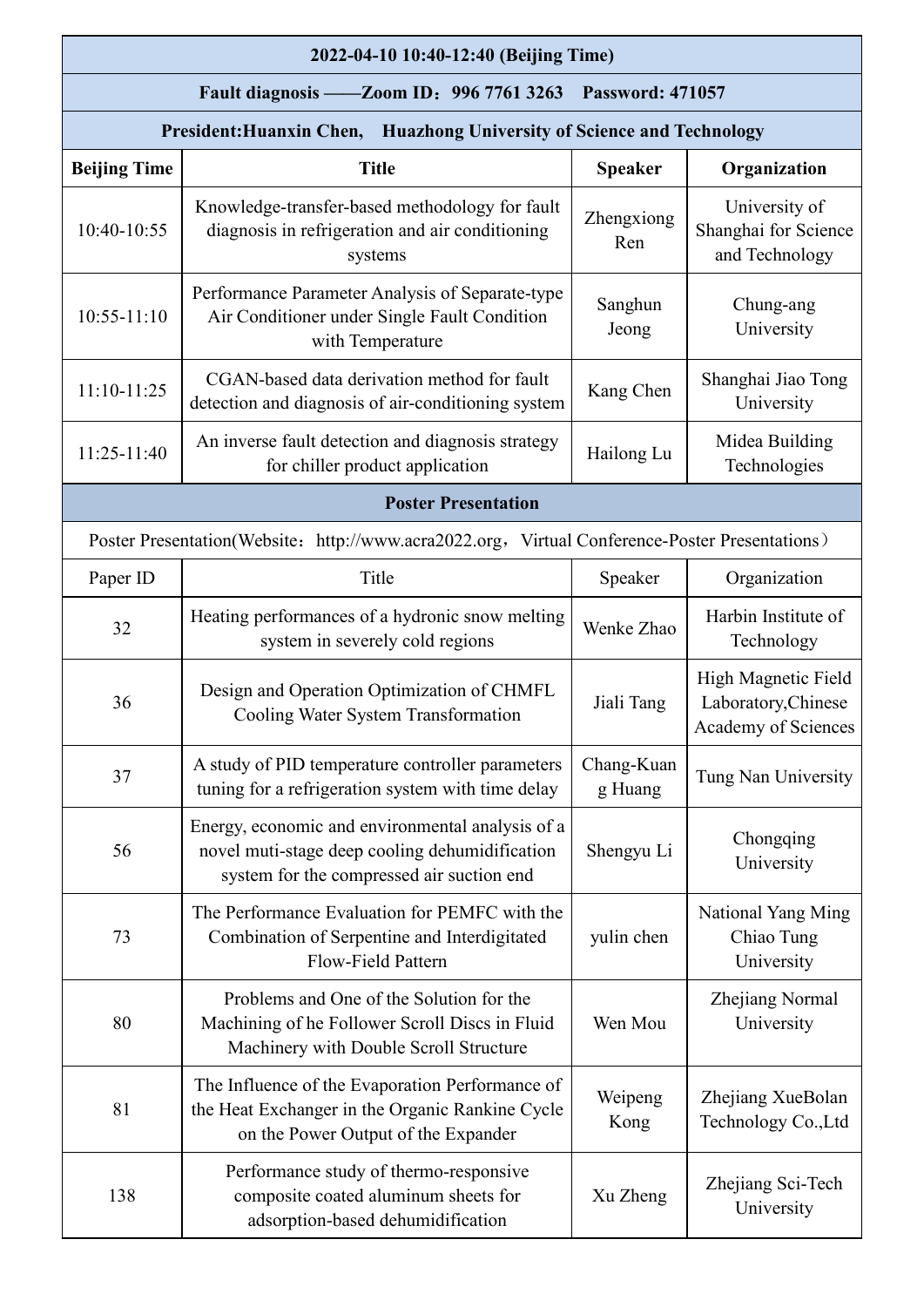| 86  | Performance and economic analysis of air<br>conditioning system driven by pneumatic engine                                                    | Lei Wang                                       | Peking University                                                       |
|-----|-----------------------------------------------------------------------------------------------------------------------------------------------|------------------------------------------------|-------------------------------------------------------------------------|
| 91  | Analysis of the probability of failure of air<br>conditioning copper pipes                                                                    | Zetian Li                                      | Institute of<br>Refrigeration and<br>Cryogenics, Zhejinag<br>University |
| 101 | Thermodynamic analysis of transcritical CO2<br>refrigeration cycle with improved turbo expander                                               | Zhenying<br>Zhang                              | North China<br>University of Science<br>and Technology                  |
| 103 | Experimental study on the performance of inverter<br>air conditioner using R290                                                               | Guoqiang<br>Wu                                 | Beijing University of<br>Technology                                     |
| 105 | Optimal chiller loading by<br>teaching-learning-based optimization<br>algorithm<br>for reducing energy consumption                            | Qiang Ding                                     | HangZhou<br>DianZi<br>University                                        |
| 146 | Thermodynamic analysis and performance study<br>of a novel air conditioning system for marine<br>application                                  | Zhe Wang                                       | Dalian Maritime<br>University                                           |
| 147 | Development trend of alleviating soil heat<br>imbalance in heat pump system                                                                   | lingling Bao                                   | Hebei Engineering<br>University                                         |
| 150 | Thermal conductivity measurement of trans-1,2-<br>difluoroethylene (R1132(E))                                                                 | <b>TUHIN</b><br><b>ATIQUR</b><br><b>RAHMAN</b> | Masters student,<br>Saga University,<br>Japan                           |
| 154 | Experimental study on flow boiling pressure<br>drops and flow patterns of low-GWP R1234yf in a<br>smooth tube                                 | Zihao Yan                                      | Nanjing University<br>of Aeronautics and<br>Astronautics                |
| 170 | An improved Bayesian inference-based sensor<br>drift fault calibration method for HVAC&R<br>system                                            | Guannan Li                                     | Wuhan University of<br>Science and<br>Technology                        |
| 195 | Influence of the moisture content of the<br>regenerating air on the performance of a desiccant<br>dehumidifier: An experimental investigation | <b>HAO YU</b>                                  | Kyushu University                                                       |
| 232 | Investigation on heat and flow characteristics of<br>active magnetic regenerator                                                              | Limei Shen                                     | Huazhong University<br>of Science and<br>Technology                     |
| 63  | phase transition and thermophysical properties of<br>low GWP refrigerants' blends investigated by MD<br>simulations                           | Ji Hwan<br>Jeong                               | <b>Pusan National</b><br>University                                     |
| 228 | Optimize the location of embedded pipes by using<br>low-grade natural thermal energy/waste heat for<br>thermal activated façade               | Heinz-Axel<br>Guo                              | Tongji University /<br>Zhejiang College                                 |
| 229 | Evaluation of indoor thermal comfort of<br>air-conditioned rooms based on data-mining                                                         | <b>SHANSHAN</b><br>CAI                         | Huazhong University<br>of Science and                                   |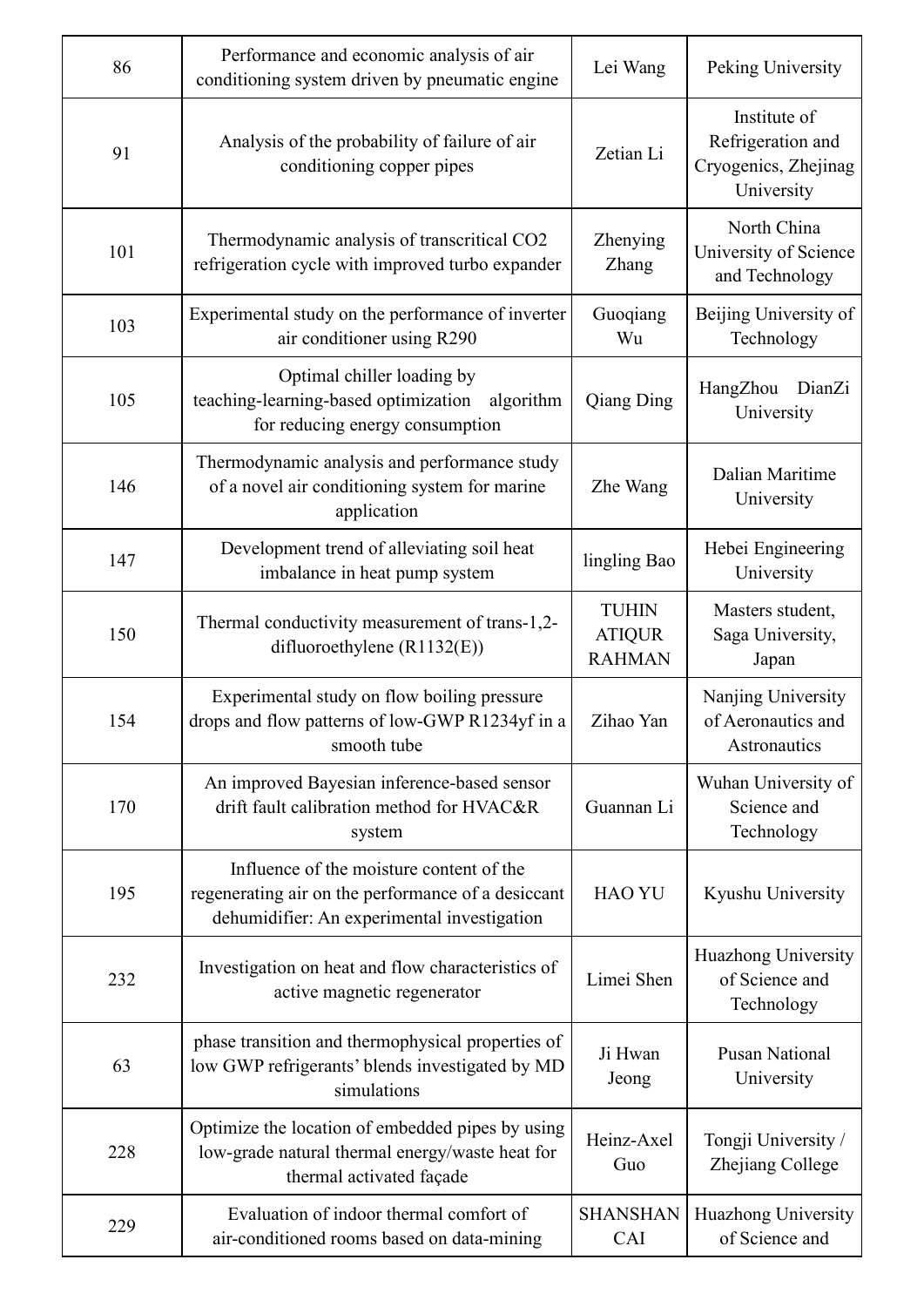|     | method                                                                                                           |                  | Technology                                         |
|-----|------------------------------------------------------------------------------------------------------------------|------------------|----------------------------------------------------|
| 153 | Study on operating characteristics of<br>booster-driven heat pipe for data center free<br>cooling                | Bo Zheng         | Beijing University of<br>Technology                |
| 97  | Numerical study on the performance of a novel<br>two-stage indirect evaporative thermoelectric<br>cooling system | yuanyuan<br>zhou | Nanjing University<br>of Science and<br>Technology |
| 34  | Performance analysis of a novel thermoelectric<br>assisted direct evaporative cooling system                     | yuanyuan<br>zhou | Nanjing University<br>of Science and<br>Technology |

## **Registration Fee**

| <b>Registration Type</b> | <b>Registration Fee</b> |
|--------------------------|-------------------------|
| Participants             | CNY¥ 950 / US\$ 150     |

• Registration fee includes the paper included in conference proceedings, oral presentation (15 mins) and poster presentation, attending all technical sessions, conference documents.

● At least one author for each accepted final paper must register.

Please register and complete the payment via Online [Payment](http://www.zmeeting.org/register/icrom2022) System[\(http://www.acra2022.org\)](http://www.acra2022.org).

## **Requirement for Oral and Poster Presentation**

#### **Oral Presentation**

Presentation for oral sessions requires a maximum 12 minutes long PPT presentation and 3 minutes Questions & Answers. We recommend 16:9 PPT format for better screen showing. Each speaker is required to meet his/her Session Chair online 10 minutes before the session starts. The virtual conference rooms will be notified and tested later.

#### **Poster Presentation**

Presentation for poster sessions requires one-page-poster. Please upload the Poster in PPT format on website. Please send the poster to us ( $\arctan 2022$  ( $\arctan 2$ ) before April 3.

## **Zoom Download**

<https://zoom.us/download>

**Sponsors**